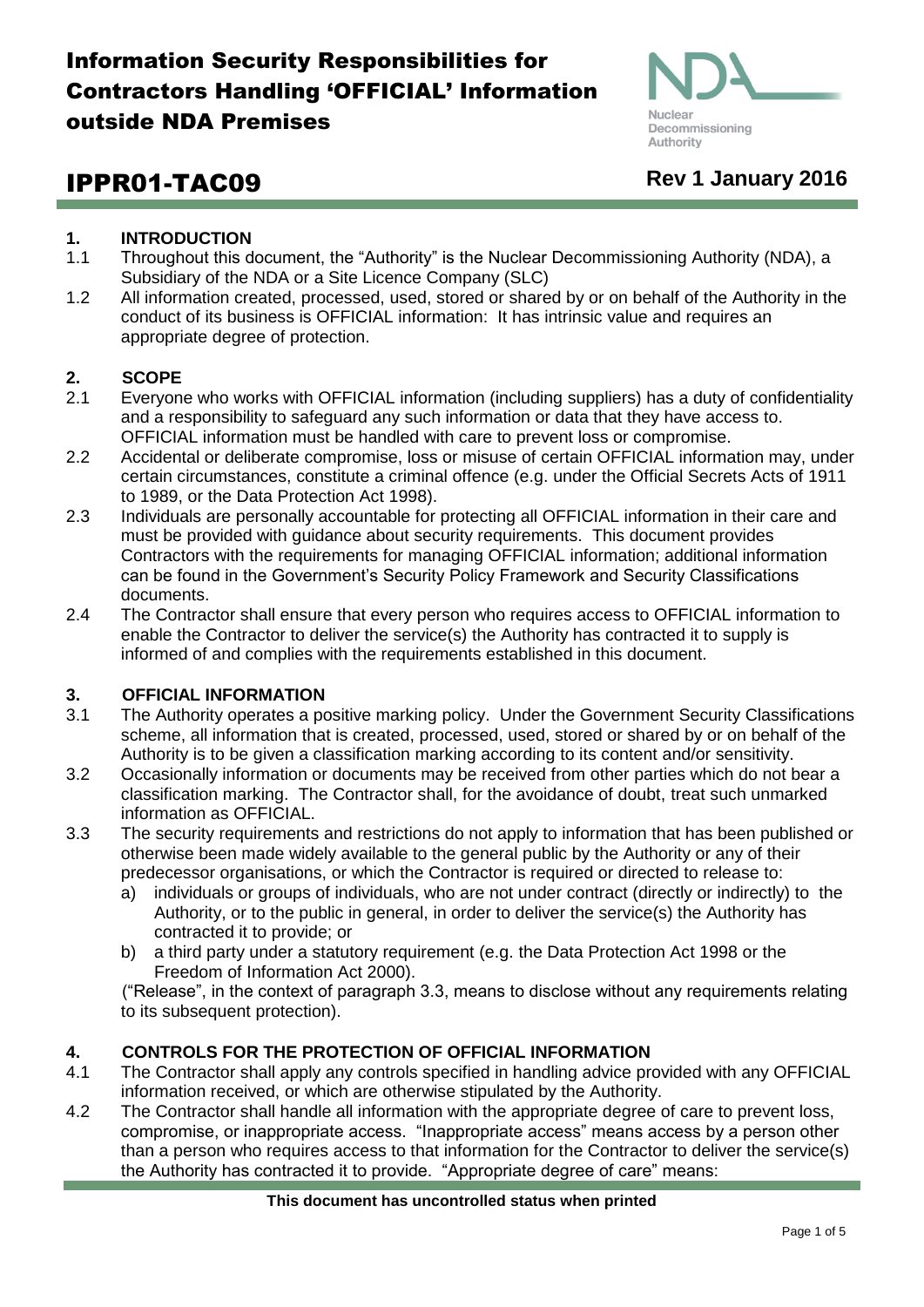

# IPPR01-TAC09 **Rev 1 January 2016**

- a) the baseline controls specified in this document, or;
- b) additional controls that the Contractor considers more appropriate, taking into account the sensitivity of the OFFICIAL information in question and the need to protect it from compromise by attackers with bounded capabilities and resources.
- 4.3 The Contractor shall, when creating, modifying, processing or annotating OFFICIAL information, consider whether any additional controls are likely to be necessary to protect it. Such considerations shall always take account of the sensitivity and the need to protect it from compromise by attackers with bounded capabilities and resources.
- 4.4 "Attackers with bounded capabilities and resources" include single-issue pressure groups, private investigators, competent individual hackers, 'hacktivists', individuals that might commit theft, and any other individuals or groups presenting an equivalent level of threat to the Authority.
- 4.5 If the Contractor identifies information as particularly sensitive, with a clear and justifiable need to reinforce the 'need to know' (for example; sensitive personal data, commercial or financial data), a conspicuous marking of OFFICIAL-SENSITIVE shall be considered. In such cases the Contractor shall seek the advice of the Authority.
- 4.6 When considering the sensitivity of OFFICIAL information, the Contractor shall take into account the degree to which it's compromise or loss would be likely to:
	- a) have damaging consequences for an individual (or individuals), the Authority, UK Government or any other organisation, if lost, stolen or published in the media;
	- b) cause significant or substantial distress to individuals or a group of people;
	- c) breach undertakings to maintain the confidentiality of information provided by third parties;
	- d) breach statutory restrictions on the disclosure of information (including those under the Official Secrets Acts 1911 to 1989, the Data Protection Act 1998 and the Anti-terrorism, Crime and Security Act 2001);
	- e) undermine the proper management of the public sector and its operations;
	- f) disrupt national operations;
	- g) impede the development or operation of UK Government policies; or
	- h) substantially undermine the financial viability of major organisations.
- 4.7 When assessing the sensitivity of OFFICIAL information, consideration shall not be limited to the implications of its compromise or loss in isolation; but must take into account the effects of the aggregation, accumulation and association of the OFFICIAL information in question with other OFFICIAL information handled by the Contractor.
- 4.8 Where the Contractor considers additional controls to protect OFFICIAL information from inappropriate access, those further controls will be specified in handling advice provided with the OFFICIAL information in question. Such advice shall describe the particular sensitivities of the information and provide meaningful guidance on how it should be handled. It should be presented in accordance with the following formula:

*<the particular sensitivity of the information> <what the handler is allowed to do with the information> <what the handler needs to do to ensure it is given the appropriate level of protection>*

4.9 The handling advice shall be displayed in a place where it would be most obvious to the handler (e.g: top of the first page of a document or email containing the information).

## **5. BASELINE CONTROLS FOR OFFICIAL INFORMATION Access and Personnel Security**

5.1 The Contractor shall ensure that every person who requires access to OFFICIAL information for the Contractor to deliver the service(s) the Authority has contracted it to supply has been subject to identity, nationality and right to work in the UK checks. If the Contractor wishes to employ any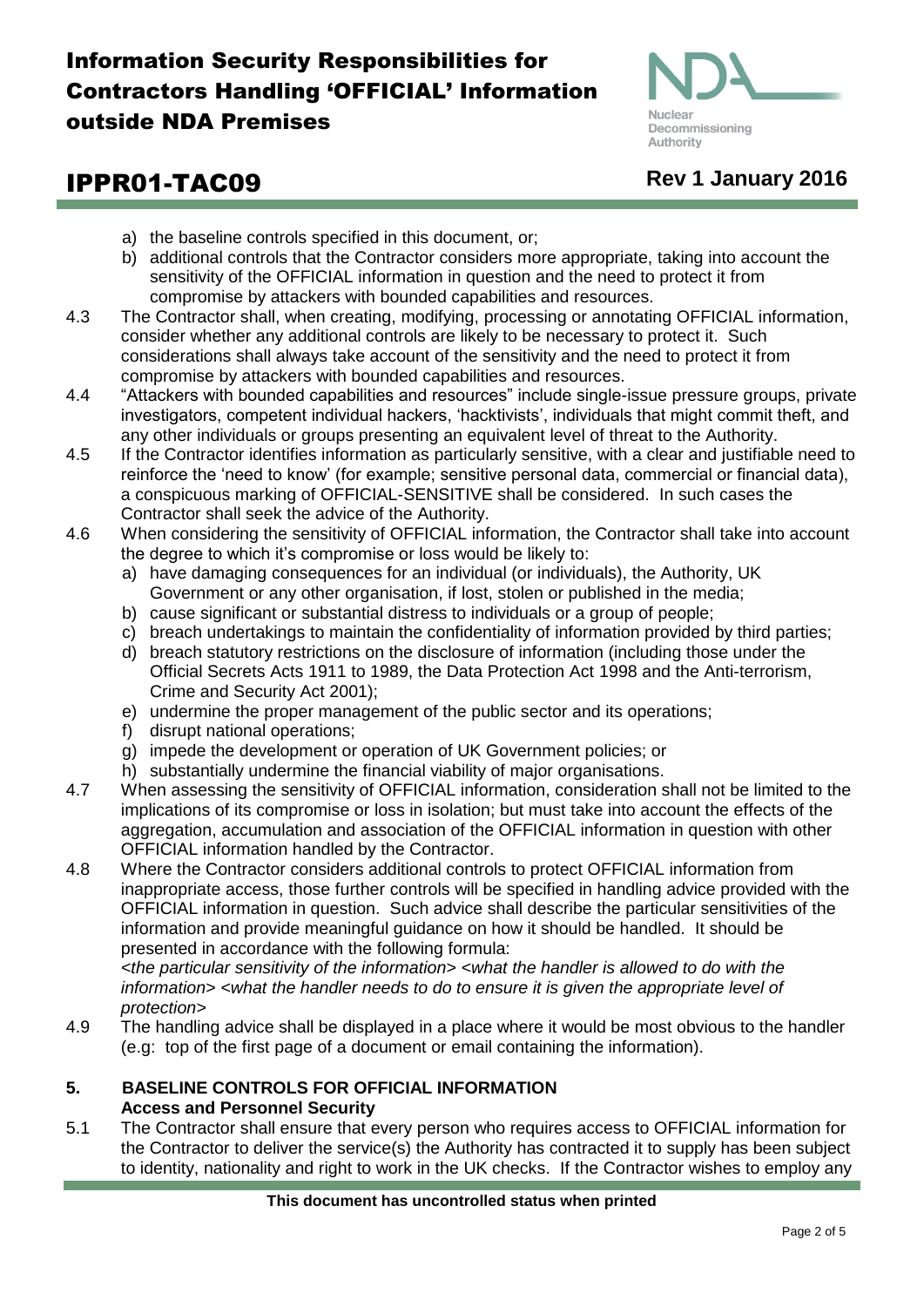

# IPPR01-TAC09 **Rev 1 January 2016**

non-UK nationals on the contract he shall, prior to engaging the non-UK national, consult with the Authority as further checks and approvals may be needed.

- 5.2 Where the Contractor's employees require regular access to the Authority's premises or access to the Authority's IT network those persons shall as a minimum be subject to Baseline Personnel Security Standard (BPSS) security checks.
- 5.3 In respect of the Contractor's employees already holding a security clearance, but where the Authority is not the Vetting Authority, the Contractor shall prior to any work commencing provide the Authority's Contract Lead with the employee's name, date of birth, and the contact details of the relevant vetting authority.
- 5.4 "Relevant vetting authority" is, in relation to employees described in paragraph 5.3, the vetting authority that carried out the personnel security check or currently holds the security clearance.
- 5.5 "Vetting authority" means an organisation which is either formally approved by the Office for Nuclear Regulation (ONR) to initiate and manage BPSS checks or a body authorised to carry out equivalent or higher levels of checks, security clearance or vetting (e.g. a police authority or Defence Business Services).

## **Information Technology (IT) and Cyber Security**

- 5.6 The Contractor shall ensure that any IT network, part of an IT network, or IT equipment used to create, process, use, store or share OFFICIAL information is either:
	- a) accredited by an approved third party (ONR, Ministry of Defence (MOD) etc.) or NDA, to HMG IA Standards No. 1 and 2; or is:
	- b) used and maintained in accordance with the five "technical requirements" of the UK Government's 'Cyber Essentials' Scheme. (Cyber Essentials and Cyber Essentials Plus have been designed to provide 'light-touch' assurance, achievable at low cost)
- 5.7 The Contractor shall demonstrate to the Authority's satisfaction that the "technical requirements" are being met through independent verification at least once every 12 months. Verification shall be equivalent to the Cyber Essentials Assurance Framework level specified by the Authority in the Contract Letter (Cyber Essentials or Cyber Essentials Plus). Verification may be gained through existing certification to other information security standards, such as ISO 27001:2013 or its successor(s).
- 5.8 The Contractor shall ensure that any mobile IT equipment (e.g. laptop, tablet, other mobile devices) or desk top computer located in domestic or residential premises which is used to create, process, use, store or share OFFICIAL information has full disk foundation grade encryption to Commercial Product Assurance (CPA)
- 5.9 The Contractor shall ensure that the deletion of OFFICIAL information from an IT network, part of an IT network, or IT equipment is carried out in accordance with HMG Information Assurance (IA) Standard No. 5 (Secure Sanitisation).
- 5.10 The Contractor shall ensure that any OFFICIAL information that the Authority requires to be deleted from an IT network, part of an IT network, or IT equipment is deleted in accordance with paragraph 5.8.
- 5.11 The Contractor shall ensure that any OFFICIAL information on an IT network, part of an IT network, or IT equipment will be deleted in accordance with paragraph 5.9 before the equipment in question is discarded or disposed of.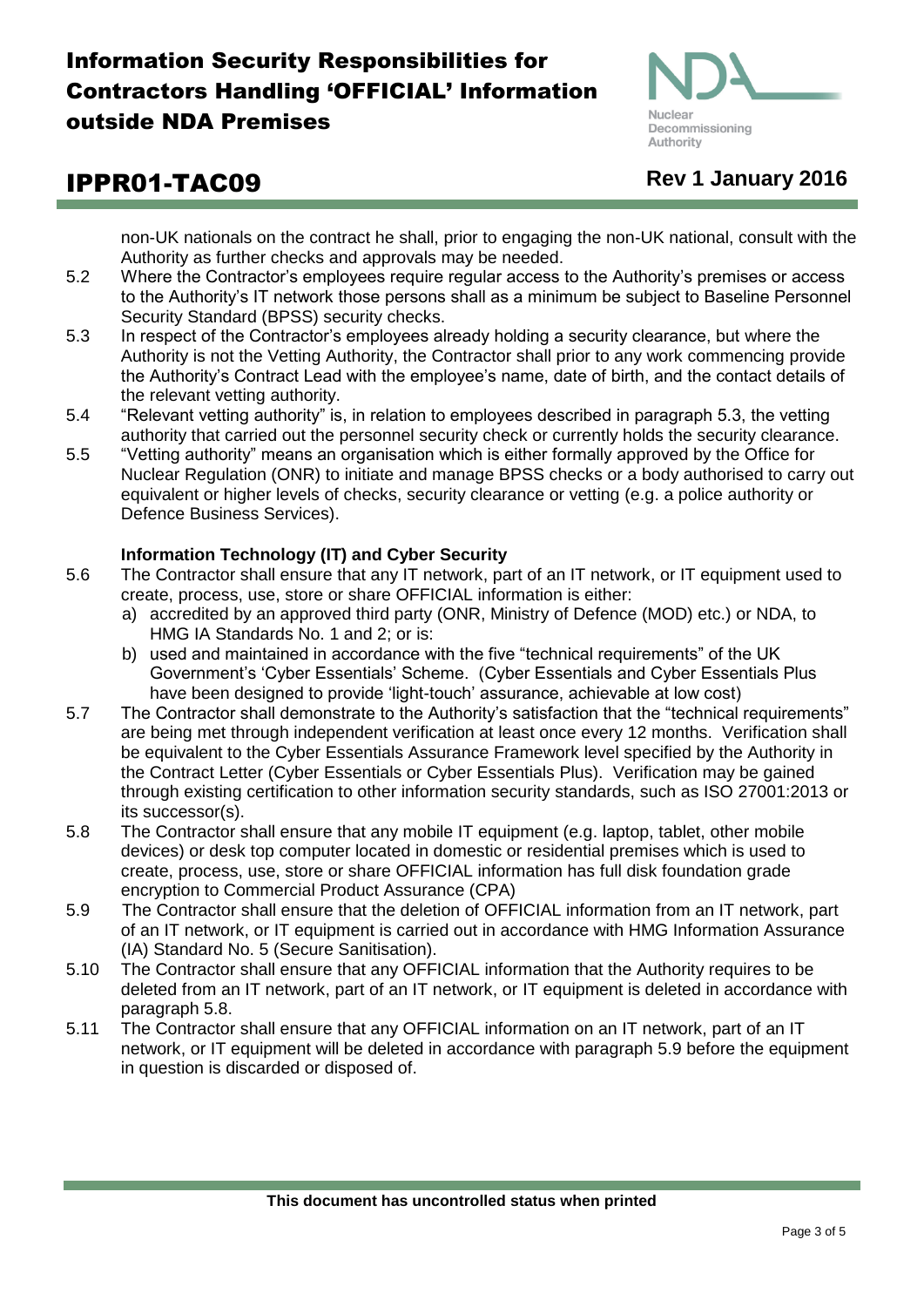

# IPPR01-TAC09 **Rev 1 January 2016**

## **Electronic transmission and communication**

- 5.12 OFFICIAL information may be transmitted by email over the Internet, as follows:
	- a) to provide additional protection the Contractor should consider additional handling instructions and encrypting the information using a file compression ('zip') application set to 256 bit AES encryption and a strong password. Passwords must be sent by a separate channel (e.g. text message, telephone call, royal mail post);
	- b) e-mail operating within the Egress Switch Secure Workspace system; or
	- c) subject to the Authority's prior written agreement, other commercially available means of transmitting or sharing information in electronic form (e.g. G-Cloud services).

## **Information in hard-copy or on removable, recordable media**

5.13 The Contractor shall record OFFICIAL information onto portable media device (e.g. usb memory stick, CD/DVD) only if it is necessary for the Contractor to do so in order for it to deliver the service(s) that the Authority has contracted it to supply, and that all such devices are encrypted using approved encryption software (see paragraph 5.7). N.B. under no circumstances should any portable media be connected to the Authority's IT

network without prior authorisation from the Authority's IT Security Manager and IT Manager.

- 5.14 The Contractor shall ensure that paper documents, records, etc. (or parts thereof) containing OFFICIAL information are photocopied or scanned into electronic form only if it is necessary for the Contractor to do so in order for it to deliver the service(s) that the Authority has contracted it to supply.
- 5.15 The Contractor shall ensure that all paper documents, records, etc., portable IT equipment (e.g. laptops, tablets) and portable digital media (e.g. memory sticks, CD ROMs) containing OFFICIAL information are stored in locked office furniture (e.g. desk drawer, cupboard, filing cabinet) within a secure building, when not in use. The key(s) to the office furniture must be securely held.
- 5.16 The Contractor shall ensure, when moving OFFICIAL information by hand that the information is not capable of being seen by anyone that would not be granted access to it. The Contractor should avoid OFFICIAL information being overlooked by others if it is being worked on whilst it is in transit and, when it is not being worked on, ensure it is obscured from sight by an opaque cover (e.g. a document should be carried in an envelope, a case or closed bag).
- 5.17 The Contractor shall ensure, when transmitting OFFICIAL information by post or courier that it is contained in a single, unused envelope or parcel wrapping and that a return address is provided on the back of the envelope or parcel. The outside of the envelope or parcel must NOT be marked OFFICIAL (or with any other marking that might convey the nature of the information it contains).
- 5.18 The Contractor shall not carry out bulk transfers of documents, records, etc. containing OFFICIAL information without having undertaken an assessment of the risks associated with the proposed method of transfer and having obtained the prior (written) authorisation of the relevant Information Asset Owner. Advice on the likely suitability of proposed methods of transfer and assessments of their risks may be sought from the Authority's Security Manager.
- 5.19 Once the Contractor no longer needs access to the OFFICIAL information in order to deliver the service(s) that the Authority has contracted it to supply, or to fulfil any other legal or contractual obligations (to the Authority or a third party), the Contractor shall ensure that, where the OFFICIAL information in question is contained in or on:
	- a) a paper document; the paper document is either returned to the Authority or shredded on the Contractor's premises in accordance with HMG Information Assurance (IA) Standard No. 5 (Secure Sanitisation) before being disposed of from the Contractor's premises;